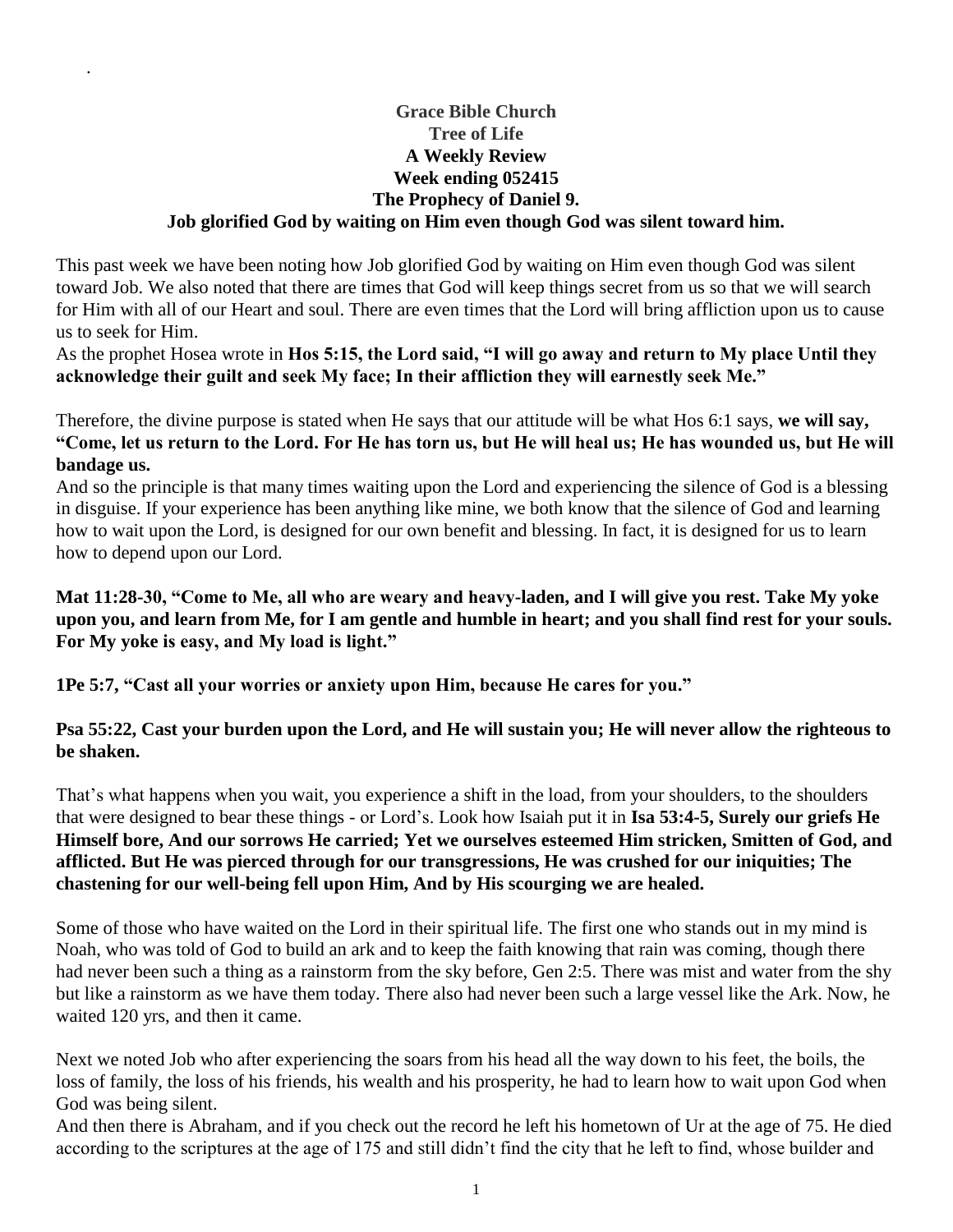maker was God. 100 years of waiting for God, who was pleased simply to teach him through the discipline of time, to trust Him or for the servant to trust the master.

**Heb 11:8-10, By faith Abraham, when he was called, obeyed by going out to a place which he was to receive for an inheritance; and he went out, not knowing where he was going. By faith he lived as an alien in the land of promise, as in a foreign land, dwelling in tents with Isaac and Jacob, fellow heirs of the same promise; for he was looking for the city which has foundations, whose architect and builder is God.**

He waited all those years constantly pulling up his tent and moving on, and he never found a place to pour a cement foundation. And yet look at **Heb 11:13, All these died in faith, without receiving the promises, but having seen them and having welcomed them from a distance, and having confessed that they were strangers and exiles on the earth.** He never found that place, think of it. Just waited day by day for the sovereign God of Heaven to say here it is but it never happened in Abraham's life...but it will! He just lived a life of waiting.

Then there is Joseph, whose life was marked by waiting for a decade and a half in prison, unfairly, and unjustly. Think of that, it's bad enough to have to serve time, but to have to serve it unfairly and being forgotten is a difficult time. Potiphar's wife lied upon him and said that he made sexual advances toward her, he was mistreated, released from slavery only to be put back into prison again, and then he had to wait for 13 years before he was relieved and finally promoted to the prime-minister of Egypt. And then there is Moses, who at the age of 40, was at the prime of manhood, he was the brightest star of Egypt, he was the adopted son of Pharaoh's daughter. He was certainly going to be an heir apparent and at that time he made a crucial blunder. He tried to do God's will his way, he committed murder, and Moses ended up in the desert and there is stayed for 40 years.

Think of that! In the prime of manhood, greatly qualified, but he was completely useless, even though he was highly educated and had prestige, a great reputation and he was the military leader. And yet he ended up in the desert and was forgotten and he worked for his father-in-law. He raised sheep in that desert for 40 years, waiting on the timing of God.

**Heb 11:24-27, By faith Moses, when he had grown up, refused to be called the son of Pharaoh's daughter; choosing rather to endure ill-treatment with the people of God, than to enjoy the passing pleasures of sin; considering the reproach of Christ greater riches than the treasures of Egypt; for he was looking to the reward. By faith he left Egypt, not fearing the wrath of the king; for he endured, as seeing Him who is unseen.**

He waited so long that when God got his attention through the burning bush, he was convinced that God has made His first mistake. He said, "I can't go to deliver your people, I'm not qualified." And finally God compromised and said take Aaron, and he pulled off the Exodus with Aaron. And Moses was the one who at that crucial moment, when they were surrounded by the enemy, by the desert, by the mountains, by the sea, , and the Egyptian army was coming closer, and closer, Moses said this.

# **Exo 14:13-14, But Moses said to the people, "Do not fear! Stand by and see the salvation of the Lord which He will accomplish for you today; for the Egyptians whom you have seen today, you will never see them again forever. "The Lord will fight for you while you keep silent."**

Apparently he learned something about the silence of the spiritual life. There was nothing new, he had been doing it for 40 years. And therefore what more could I say as the writer of Hebrews magnificently says beginning in **Heb 11:32-12:3, And what more shall I say? For time will fail me if I tell of Gideon, Barak, Samson, Jephthah, of David and Samuel and the prophets, who by faith conquered kingdoms, performed acts of righteousness, obtained promises, shut the mouths of lions, quenched the power of fire, escaped**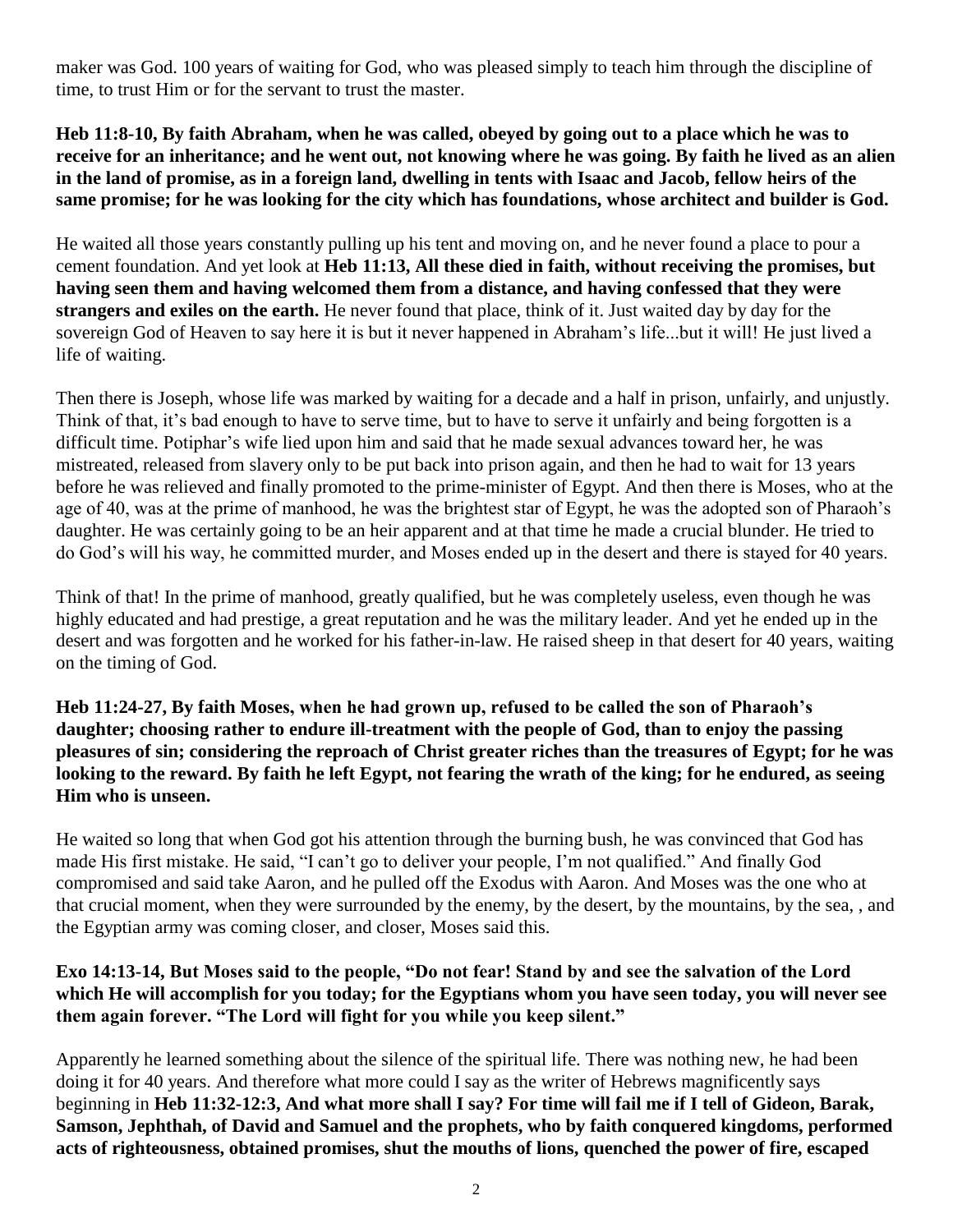**the edge of the sword, from weakness were made strong, became mighty in war, put foreign armies to flight. Women received back their dead by resurrection; and others were tortured, not accepting their release, in order that they might obtain a better resurrection; and others experienced mockings and scourgings, yes, also chains and imprisonment. They were stoned, they were sawn in two, they were tempted, they were put to death with the sword; they went about in sheepskins, in goatskins, being destitute, afflicted, ill-treated (men of whom the world was not worthy), wandering in deserts and mountains and caves and holes in the ground. And all these, having gained approval through their faith, did not receive what was promised, because God had provided something better for us, so that apart from us they should not be made perfect. Therefore, since we have so great a cloud of witnesses surrounding us, let us also lay aside every encumbrance, and the sin which so easily entangles us, and let us run with endurance the race that is set before us, fixing our eyes on Jesus, the author and perfecter of faith, who for the joy set before Him endured the cross, despising the shame, and has sat down at the right hand of the throne of God. For consider Him who has endured such hostility by sinners against Himself, so that you may not grow weary and lose heart.**

Then there is that silent period, called the enter Old Testament period of silence for 400 years where we don't know a lot. We know nothing scripturally, nothing was written, for 400 years between those two great covenants, the OT and the NT. And then came the ministry of Jesus Christ whose life could epitomized or personified by wisdom and waiting. He just took one step at a time, and when the Father said take the next step He took the next step, and the Father said take that next step and He took it, and He learned obedience through the things that he suffered, **Heb 5:8, Although He was a Son, He learned obedience from the things which He suffered.**

Then He nurtured 12 men, 11 of whom succeeded, and He told them when He left the earth you wait in the upper room and they waited, for ten days. And then the Spirit came, and anointed their lips, and they went into the streets and they began to teach the doctrines which multiplied, and they began to be a church that would be noted for waiting.

Waiting for Peter to be sprung from prison. Waiting for Paul to be nurtured and then sent to the mission field.

In fact, Paul also put the principle of waiting magnificently when he said such things like **Phi 3:20, For our citizenship is in heaven, from which also we eagerly wait for a Savior, the Lord Jesus Christ;**

Waiting is the rule, rather than the exception. Isn't that a beautiful reminder. The exception is an open door, when you have an open door go! Go like mad! They don't happen very often. But in a period of waiting, when the door is closed, it doesn't mean you are out of the will of God, it means you are right in the will of God, as a matter of fact you're in the rule. The open door is the exception, there are bursts of green lights that happen just a few seconds in life, the rest is filled with red lights that flash, wait, wait, wait.

Waiting on God is resting, instead of worrying. You know you can fake waiting! Have you ever tried to fake it? Well we all have. We can fret down inside and put that plastic front on that says were really at peace when we are not and we try to fool others but really only end up fooling ourselves. We are fallen apart deep down inside, panic stricken.

There is a passage in the word of God where a great man of God failed to rest in God. He ended up running away from the plan of God for his life. Added to that he began to feel sorry for himself, entering into self pity and thought that he was the only one doing the work of God right. His name was Elijah and he had a difficult time handling what appeared to him as the silence of God. Remember the story that we are told in the book of 1Ki 19, concerning all the threats being made by the wicked queen Jezebel against the man of God Elijah and against the people of God, the Jews.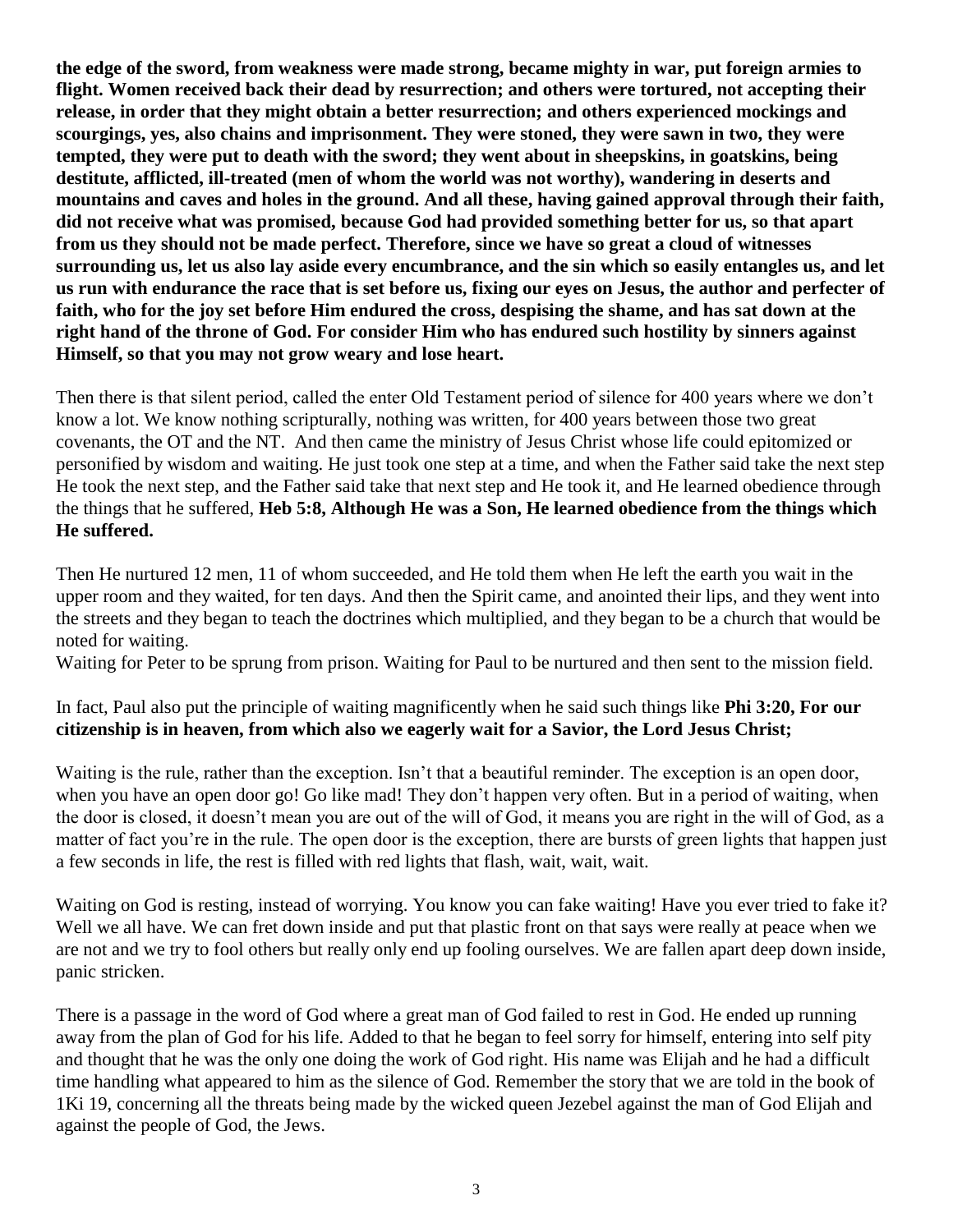# **1Ki 19:1-2, Now Ahab** [the Wicked-Wimpy Husband] **told Jezebel all that Elijah had done** [he had killed 50 ungodly prophets]**, and how he had killed all the prophets with the sword. Then Jezebel sent a messenger to Elijah, saying, "So may the gods do to me and even more, if I do not make your life as the life of one of them by tomorrow about this time."**

So, after Jezebel sent a messenger to Elijah, saying, "So may the gods do to me and even more, if I do not make your life as the life of one of them by tomorrow about this time." - In other words "Get out of town in 24 hours." What happened to Elijah when he received the letter?

# **1Ki 19:3-5, And he was afraid and arose and ran for his life and [then] came to Beersheba, which belongs to Judah, and left his servant there. But he himself went a day's journey into the wilderness, and came and sat down under a juniper tree; and he requested for himself that he might die, and said, "It is enough; now, O Lord, take my life, for I am not better than my fathers." And he lay down and slept under a juniper tree; and behold, there was an angel touching him, and he said to him, "Arise, eat."**

Elijah he was exhausted. Consequently, when he received the message, his perception was dulled. Had he thought outside of the situation, he would have realized that if Jezebel had truly intended to kill him: she would have sent an assassin with a dagger instead of a servant with a message. Jezebel's objective was simply to frighten Elijah into running out on the revival, which was threatening her pagan religion. Elijah's life had become so important to him that he drove himself beyond normal endurance until he considered himself to be safe from his enemies. An entire day had passed before he stopped to reflect on his situation as verse 4 says.

The point is that instead of realizing that no one was pursuing him and that as long as he was alive, the Lord still had a purpose for him, this great spiritual giant became a carnal weakling moping under the juniper tree, totally discouraged. The point is that the inevitable outcome of focusing our eyes on things or people is that we eventually get our eyes on self. Elijah had completely ignored the principle of grace. No one ever implied that he was better than his fathers. Elijah had been used of the Lord because of grace, not because he was anyone special. You can always count on it, when you are out of fellowship, you will feel sorry for yourself and have the wrong perspective of life.

At the time of 1Ki 19, Elijah was now sinning against the Lord by running away. He had his eyes on himself and had fallen into the trap of self-pity; he believed he had failed in every possible way. Elijah felt sorry about his relationship with God. He felt guilty, and he didn't understand about the silence of God! It is a soul kink to feel sorry for self, and it is one of the worst expressions of carnality. Sooner or later it happens to all members of the human race "sitting under the juniper tree" the tree of self-pity!

We can all understand and even sympathize in some way with Elijah because we have all been in a place where everything looked hopeless, everything had gone wrong, and we felt that no one loved us! However, in His time, God broke the silence. Elijah was out of fellowship. He had neither earned nor deserved the right to have food or any other blessing; but because of God's perfect character, God, in His grace always provides.

**1Ki 19:4-7, But he himself went a day's journey into the wilderness, and came and sat down under a juniper tree; and he requested for himself that he might die, and said, "It is enough; now, O Lord, take my life, for I am not better than my fathers." And he lay down and slept under a juniper tree; and behold, there was an angel touching him, and he said to him, "Arise, eat." Then he looked and behold, there was at his head a bread cake baked on hot stones, and a jar of water. So he ate and drank and lay down again. And the angel of the Lord came again a second time and touched him and said, "Arise, eat, because the journey is too great for you."**